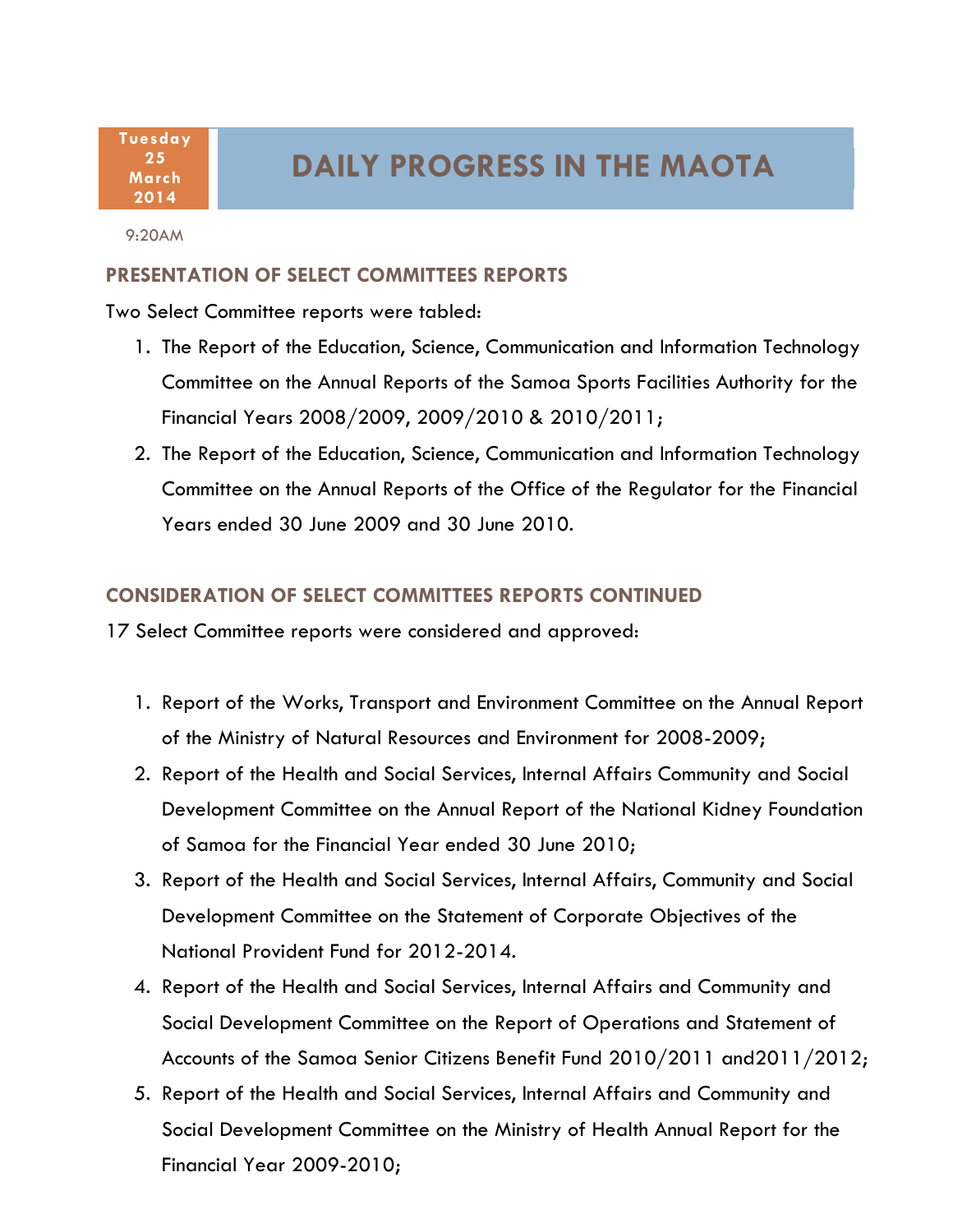- 6. Report of the Health and Social Services, Internal Affairs and Community Development Committee on the National Provident Fund Annual Report for the Year 2011;
- 7. Report of the Justice, Police & Prisons and Land & Titles Committee on the Samoa Law Reform Commission Annual Report for the Financial Year 2010/2011;
- 8. Report of the Primary Production, Commerce, Industry and Labour Committee on the Samoa Tourism Authority Annual Report for the Financial year ended 30 June 2011;
- 9. Report of the Finance and Expenditure Committee on the Annual Report of the Samoa International Finance Authority for the Financial Year 2010;
- 10. Report of the Finance and Expenditure Committee on the Annual Report of the Samoa Life Assurance Corporation for the Financial Year 2011;
- 11. Report of the Regulations Review Committee on SR 2011/12 SR 2011/22;
- 12. Report of the Regulations Review Committee on SR 2011/23 SR 2011/31;
- 13. Report of the Regulations Review Committee on SR 2012/1 SR 2012/20;
- 14. Report of the Justice, Police & Prisons and Land & Titles Committee on the Report of the Samoa Law Reform Commission on the Coroners Ordinance 1959, Report 02/11;
- 15. Report of the Justice, Police & Prisons and Land & Titles Committee on the Report of the Samoa Law Reform Commission on the Commission of Inquiry Act 1964, Report 06/01;
- 16. Report of the Officers of Parliament Committee on the Financial Statements of the Parliamentary Pension Scheme for the Financial Year ended 30 June 2010;
- 17. Report of the Finance and Expenditure Committee on the Annual Report of the Accident Compensation Corporation for the financial year 2011.